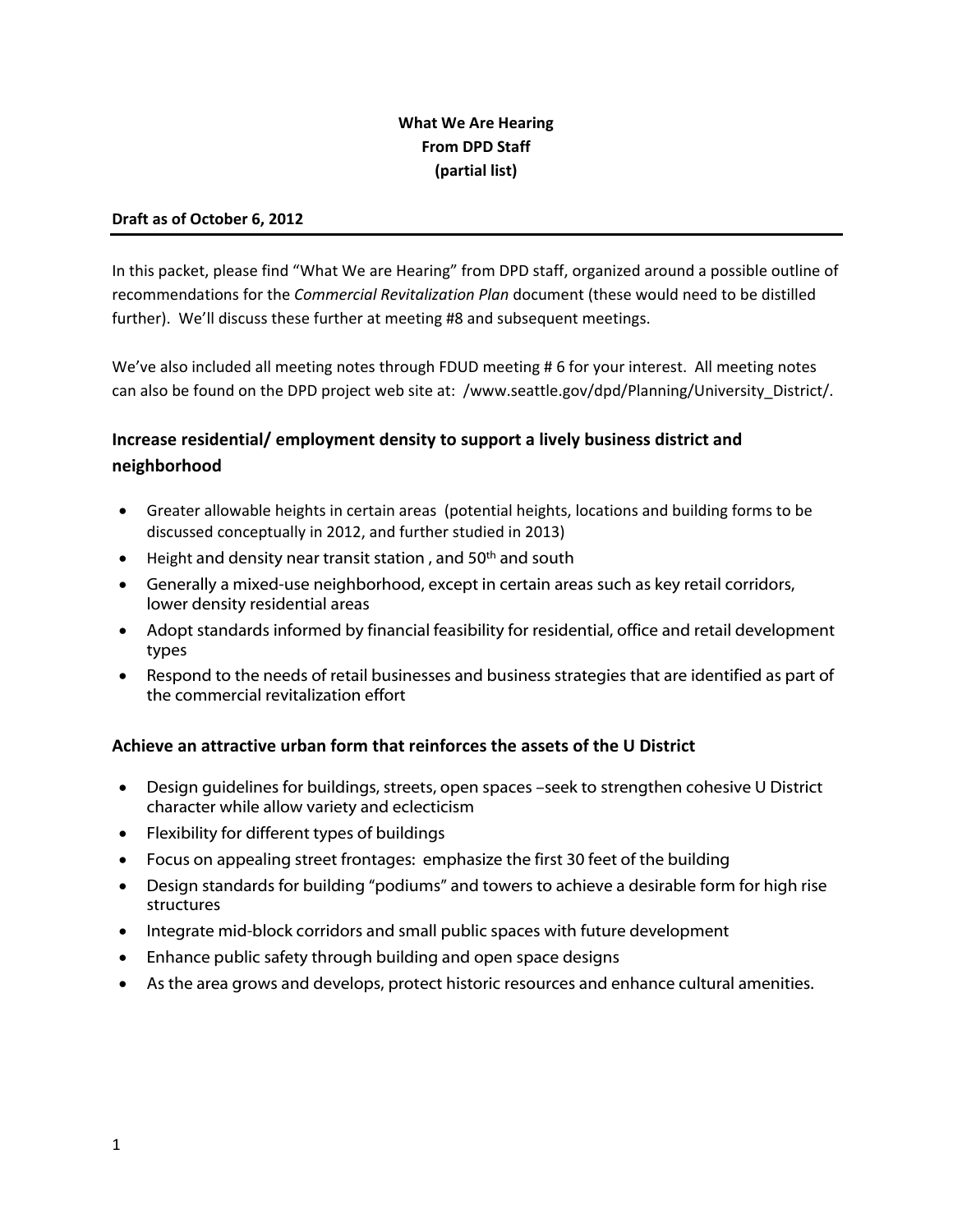### **Create a diversity of housing types (upcoming topic)**

- Students, professionals, families, seniors , affordable housing at various levels including market-rate and low-income levels
- Single family, midrise, highrise, townhouse…
- There is a need for community development organizational capacity in the University District for targeted types of housing in partnership with private developers and government
- Consider possibility of increasing the allowable density in certain lower density residential zones with the potential for higher quality infill development
- Address issues of under-investment, dilapidated properties and housing, and poor rental property conditions
- Retain the character of older residences

**Plan and design for the needs of the U District's diverse population** *(this has not been identified as a recommendation for the Commercial District Revitalization report, but it is a message we have heard from the group)*

- Urban design should respond to the needs of different populations in the U District—people who live, work and play in the district now and in the future. The future population of the U District may be slightly more diverse than today's population.
- Make sure churches and social services can continue to serve the community as the area grows
- Find ways to accommodate and support low income housing for a variety of people, through a combination of private and public funding, and through community initiatives
- Consider the need for hygiene facilities, lockers and other services for homeless youth and young adults
- Consider the access needs of the whole population through design decisions—including strollers and the needs of senior citizens

#### **Integrate a network of public places the neighborhood grows and changes**

- The Ave is an important asset in the neighborhood's open space network, with a character that changes south to north
- Identify a network of public spaces that connect neighborhood areas, meet the social needs of the neighborhood, and serve public safety goals
- Create pocket parks and/or seating areas along the Ave and designated green streets.
- Streetscape concept plans Brooklyn is of particular importance as it connects the new waterfront park with the future light rail station, with the University Heights Center. The Ave north of 50<sup>th</sup> may provide some opportunities, east-west green streets and certain alleys may also be addressed
- Create more inviting entrances to campus at key east/west connections.
- The waterfront park ("Bryant Park") is a major opportunity
- Provide active recreation opportunities such as sports facilities for community use and enjoyment